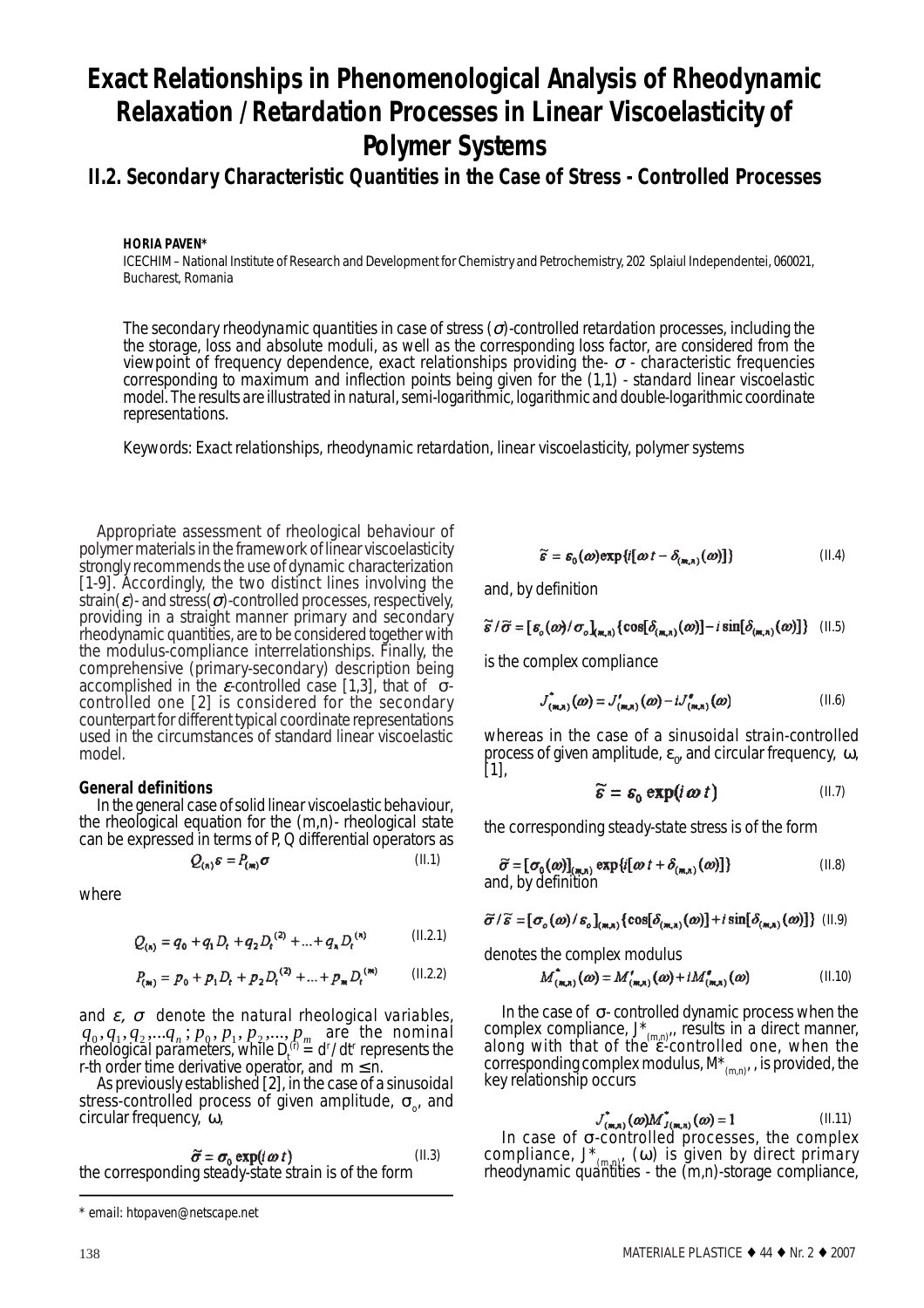$J_{(m,n)}$ , (ω), and the (m,n)-loss compliance,  $J'_{(m,n)}$ , (ω), or by using the *derived primary rheodynamic quantities* - the  $(m,n)$ -absolute compliance,  $|J^*_{(m,n)}$ ,  $(\omega)|$ , and the  $(m,n)$ loss factor, β<sub>(J,m,n)</sub>, (ω)- whereas the corresponding complex<br>modulus, *M*\*<sub>J(m,n)</sub>, (ω), results in terms of *secondary rheodynamic quantities* - the storage modulus *M*<sub>J(m,n)</sub>, (ω), and the loss modulus,  ${M}^{\!\bullet}_{\rm J(m,n)}$ , (ω), defined as

$$
M^{\bullet}_{J(\mathfrak{m},\mathfrak{n})}(\omega) = M'_{J(\mathfrak{m},\mathfrak{n})}(\omega) + i M''_{J(\mathfrak{m},\mathfrak{n})}(\omega) \tag{II.12}
$$

which can be calculated by using the relationships

$$
M'_{J(m,n)}(\omega) = J'_{M(m,n)}(\omega) / |J^*_{M(m,n)}|^2
$$
\n(II.13)

 (II.14)  $M''_{J(m,n)}(\omega) = J''_{M(m,n)}(\omega) / |J'_{M(m,n)}|^2$ 

as well as those for the absolute modulus,  $/M^*_{J(m,n)}, (\omega)|$ , given as

$$
|M_{J(m,n)}^*| = [M'_{J(m,n)}^2(\omega) + M_{J(m,n)}^{\prime\prime}^2(\omega)]^{1/2}
$$
 (II.15)

and the corresponding loss factor,  $\beta_{\text{MI}(m,n)}(\omega)$  assigned by

$$
\beta_{M_{J(\mathfrak{m},\mathfrak{n})}}(\omega) = \tan \delta_{M_{J(\mathfrak{m},\mathfrak{n})}}(\omega) = M'_{J(\mathfrak{m},\mathfrak{n})}(\omega) / M'_{J(\mathfrak{m},\mathfrak{n})}(\omega) =
$$
  
=  $J'_{M(\mathfrak{m},\mathfrak{n})}(\omega) / J'_{M(\mathfrak{m},\mathfrak{n})}(\omega) = \tan \delta_{J_{M(\mathfrak{m},\mathfrak{n})}}(\omega) = \beta_{J_{M(\mathfrak{m},\mathfrak{n})}}(\omega)$   
(II.16)

#### σ **- (1, 1) rheological state frequency effects**

For the model of *standard linear viscoelastic solid* which states the situation when  $m=n=1$ , i. e., the mono-relaxant/ mono-retardant case, the arising rheological equation of the (1,1)-*rheological state* is, [2],

$$
q_0 \varepsilon + q_1 D_t \varepsilon = p_0 \sigma + p_1 D_t \sigma \tag{II.17}
$$

The use of definition relationships,(II.10, II.11), /2/, and (II.13-II.16) provides the set of *secondary* σ-*controlled rheodynamic quantities* -  $M'_{J(11)}, M'_{J(11)}, [M'_{J(11)}(\omega)]$  and on the basis of *primary* ones.

In terms of *nominal* rheological parameters results

$$
M'_{J(11)}(\omega) = (p_0 q_0 + p_1 q_1 \omega^2) / (p_0^2 + p_1^2 \omega^2)
$$
 (I.18.1)

$$
M_{J(1,1)}^{\bullet}(\omega) = (p_0 q_1 - p_1 q_0) \omega / (p_0^2 + p_1^2 \omega^2)
$$
 (I.18.1)

$$
\left| M_{J(1,1)}^*(\omega) \right| = \left[ \left( q_0^2 + q_1^2 \omega^2 \right) / \left( p_0^2 + p_1^2 \omega^2 \right) \right]^{1/2} \tag{I.18.1}
$$

$$
\beta_{\mathbf{M}_{J(1,1)}}(\omega) = (p_0 q_1 - p_1 q_0) \omega / (p_0 q_0 + p_1 q_1 \omega^2)
$$
 (I.18.1)

and if the *characteristic* rheological parameters

$$
C_0 = p_0 / q_0, C_1 = p_1 / q_0, D_1 = q_1 / q_0 \tag{II.19}
$$

are used, one gets

$$
M'_{J(1,1)}(\omega) = (C_0 + C_1 D_1 \omega^2) / (C_0^2 + C_1^2 \omega^2)
$$
 (II.20.1)

$$
M''_{J(11)}(\omega) = (C_0 D_1 - C_1) \omega / (C_0^2 + C_1^2 \omega^2)
$$
 (II.20.2)

$$
\left|M_{J(1,1)}^{*}(\omega)\right| = \left[\left(1 + D_{1}^{2} \omega^{2}\right) / \left(C_{0}^{2} + C_{1}^{2} \omega^{2}\right)\right]^{1/2} \tag{II.20.3}
$$

$$
\beta_{M_{J(1,1)}}(\omega) = (C_0 D_1 - C_1)\omega / (C_0 + C_1 D_1 \omega^2)
$$
 (II.20.4)

Given the *limit* values for storage modulus are

$$
\lim_{\omega \to 0} M'_{J(1,1)}(\omega) = M'_0 = 1/C_0 = 1/J'_0 \tag{II.22.1}
$$

$$
\lim_{\omega \to \infty} M'_{J(1,1)}(\omega) = M'_{\omega} = D_1 / C_1 = 1 / J'_{\omega} \tag{II.22.2}
$$

and  $D_1(=\tau_{\sigma})$  is defined as a time dimension quantity, traditionally termed as the "*retardation time*", even if it is visible that the  $D_1 = 1/\omega_{\tau}$  definition, where  $\omega_{\tau}$  is a *characteristic frequency* seems to be more suitable, functional relationships arise.

Accordingly,

$$
M'_{J(1,1)}(\omega) = (J'_0 + J'_\infty \tau_\sigma^2 \omega^2) / (J'_0^2 + J'_\infty^2 \tau_\sigma^2 \omega^2)
$$
 (II.22.1)

$$
M''_{J(1,1)}(\omega) = (J'_0 - J'_\infty) \tau_\sigma \omega / (J'_0^2 + {J'_\infty}^2 \tau_\sigma^2 \omega^2)
$$
 (II.22.2)

$$
\left| M^{\ast}_{J(1,1)}(\omega) \right| = \left[ (1 + {\tau_{\sigma}}^2 \omega^2) / (J_0^{\prime 2} + {J_{\omega}}^2 {\tau_{\sigma}}^2 \omega^2)^{1/2} \qquad (1.22.3)
$$

$$
\beta_{M_{J(1,1)}}(\omega) = (J'_0 - J'_\infty)\tau_\sigma \omega / (J'_0 + J'_\infty \tau_\sigma^2 \omega^2)
$$
 (I.22.4)

Furthermore, given the basic frequency significance of  $1/\tau_{\sigma}$ 

$$
M'_{J(1,1)}(\omega) = (J'_0 + J'_\infty \omega^2 / \omega_\sigma^{-2}) / (J'_0^2 + J'_\infty^2 \omega^2 / \omega_\sigma^{-2}) \qquad (1.23.1)
$$

$$
M_{J(1,1)}^{\bullet}(\omega) = [ (J_0^{\prime} - J_{\infty}^{\prime}) \omega / \omega_{\sigma}] / (J_0^{\prime 2} + J_{\infty}^{\prime 2} \omega^2 / \omega_{\sigma}^2) \qquad (\text{I.23.2})
$$

$$
\left| M^*_{J(1,1)}(\omega) \right| = \left[ (1 + \omega^2 / \omega_\sigma^2) (J_0^{\prime 2} + J_\infty^{\prime 2} \omega^2 / \omega_\sigma^2) \right]^{1/2}
$$
 (II.23.3)

$$
\beta_{M_{J(1,1)}}(\omega) = \left[ (J'_0 - J'_\infty)\omega / \omega_\sigma \right] / (J'_0 + J'_\infty \omega^2 / \omega_\sigma^2)
$$
 (I.23.4)

 $\omega$  being the frequency at which the loss compliance presents a *maximum value*, and can be defined as the *natural frequency* of the σ*controlled dynamic retardation process*. Finally,

$$
M'_{J(1,1)}(\varpi_{\sigma}) = (J'_{0} + J'_{\omega}\varpi_{\sigma}^{2}) / (J'_{0}^{2} + J'_{\omega}^{2}\varpi_{\sigma}^{2})
$$
 (I.24.1)

$$
M''_{J(1,1)}(\varpi_{\sigma}) = [ (J'_{0} - J'_{\infty})\varpi]/(J'^{2}_{0} + J'_{\infty}^{2}\varpi^{2}) \qquad (\text{I1.24.2})
$$

$$
\left| M_{J(1,1)}^{\dagger}(\boldsymbol{\varpi}_{\mathbf{r}}) \right| = \left[ (1 + \boldsymbol{\varpi}_{\sigma}^2) (J_0^{\prime 2} + J_{\omega}^{\prime 2} \boldsymbol{\varpi}_{\sigma}^2) \right]^{1/2}
$$
 (II.24.3)

$$
\beta_{M_{J(1,1)}}(\varpi_r) = [ (J'_0 - J'_\infty)\varpi_\sigma]/(J'_0 + J'_\infty\varpi_\sigma^2)
$$
 (I.24.4)

where  $\overline{\omega}_{g} = \omega / \omega_{g}$  represents the corresponding *relative (normalized) frequency*.

# σ **- (1, 1) characteristic frequencies**

In order to identify the main consequences of the obtained set of secondary rheo-dynamic quantities in case of σ-*controlled* processes, the corresponding first-, D<sub>ω</sub>, and second-order,  $\tilde{D}_{\omega_{\rm tot}}^{(2)}$ , frequency derivative are calculated, the solution of resulting equations providing the *necessary conditions* of maximum and inflection, respectively. For the storage modulus, it follows

$$
D_{\omega}M'_{J(1,1)}(\omega) = 2C_0C_1(C_0D_1 - C_1)\omega/(C_0^2 + C_1^2\omega^2)^2(\text{II.25.1})
$$

$$
D_{\omega}^{(2)}M'_{J(1,1)}(\omega) = 2C_0C_1(C_0D_1 - C_1)(C_0^2 - 3C_1^2\omega^2)/(C_0^2 + C_1^2\omega^2)^3
$$
\n(II.25.2)

the inflection frequency yielding as

$$
\omega_{\{M'_{J(1,1)}\}} = soI[D_{\omega}^{(2)}M'_{J(1,1)}(\omega) = 0] = (\sqrt{3}/3)(C_0/C_1)_1 =
$$
  
=  $(\sqrt{3}/3)(J'_0/J'_{\omega})(1/\tau_{\sigma}) = (\sqrt{3}/3)(J'_0/J'_{\omega})\omega_{\sigma}$  (II.26.1)

In case of the loss modulus one obtains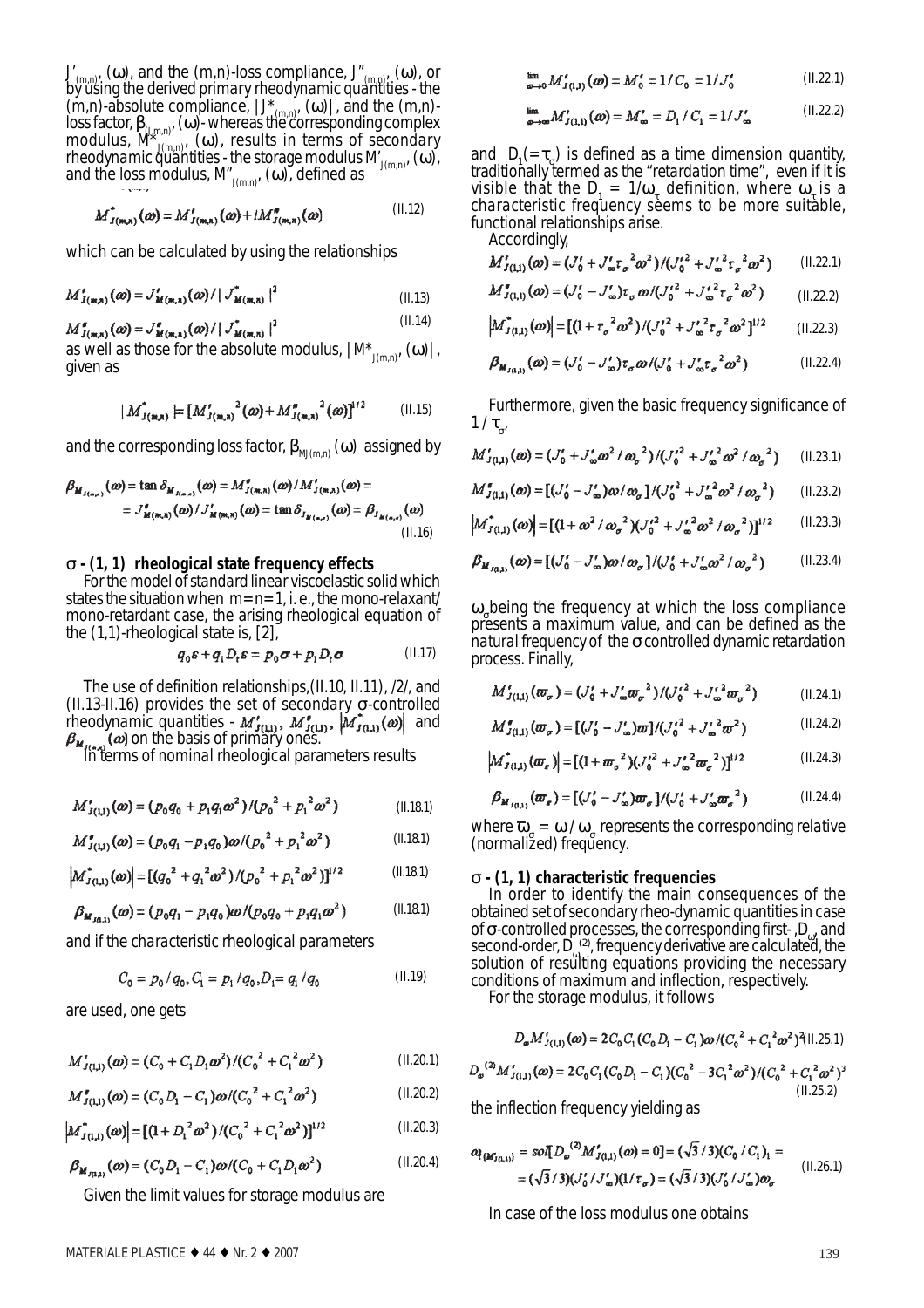$$
D_{\omega}M_{J(1,1)}^{\sigma}(\omega) = (C_0D_1 - C_1)(C_0^2 - C_1^2\omega^2)/(C_0^2 + C_1^2\omega^2)^2
$$
\n(II.27.1)  
\n
$$
D_{\omega}^{(2)}M_{J(1,1)}^{\sigma}(\omega) = 2C_1^2(C_0D_1 - C_1)(-3C_0^2 + C_1^2\omega^2)\omega/(C_0^2 + C_1^2\omega^2)^3
$$
\n(II.27.2)

the corresponding maximum frequency being

$$
\omega_{m(M'_{J(1,1)})} = \text{sol}[D_{\omega}M''_{J(1,1)}(\omega) = 0] = C_0 / C_1 = (J'_0 / J'_{\omega})(1 / \tau_{\sigma}) =
$$
  
=  $(J'_0 / J'_{\omega})\omega_{\sigma}$  (II.28.1)

whereas the inflection one is

$$
\omega_{\{M_{J(1,1)}^*\}} = sol[D_{\omega}^{(2)} M_{J(1,1)}^{\pi}(\omega) = 0] = \sqrt{3}(C_0/C_1) =
$$
  
=  $\sqrt{3}(J_0'/J_{\omega}')(1/\tau_{\sigma}) = \sqrt{3}(J_0'/J_{\omega}')\omega_{\sigma}$  (II.29.1)

For the absolute modulus one gets

 $|D_{\varphi}| M_{J(1,1)}^*(\omega)| = (C_0^2 D_1^2 - C_1^2) \omega /[(C_0^2 + C_1^2 \omega^2)^{3/2} (1 + D_1^2 \omega^2)^{1/2}]$ <br>(II.30.1)<br> $D_{\omega}^{(2)} |M_{J(1,1)}^*(\omega)| = (C_0^2 D_1^2 - C_1^2)(C_0^2 - 2C_1^2 \omega^2 - 3C_1^2 D_1^2 \omega^4) /$  $\sqrt{(C_0^2 + C_1^2 \omega^2)^{5/2} (1 + D_1^2 \omega^2)^{3/2}}$  $(II.30.2)$ 

resulting for inflection

$$
\omega_{\{M_J\}} = \{sol^* [D_{\omega}^{(2)} M_J = 0] \rightarrow sol^* [3C_1^2 D_1^2 \omega^4 + 2C_1^2 \omega^2 - C_0^2 = 0]\} =
$$
  
=  $(1/3C_1 D_1) \sqrt{3C_1 (\sqrt{3C_0^2 D_1^2 + C_1^2 - C_1})} =$   
=  $(\sqrt{3}/3)(1/D_1) \sqrt{\sqrt{1+3C_0^2 / (C_1^2/D_1^2) - 1}} =$   
=  $(\sqrt{3}/3) \omega_r \sqrt{\sqrt{1+3U_0^2 / U_{\omega}^2 - 1}}$  (II.31.1)

In the case of the corresponding loss factor

$$
D_{\omega} \beta_{M_{J(1,1)}}(\omega) = (C_0 D_1 - C_1)(C_0 - C_1 D_1 \omega^2) / (C_0 + C_1 D_1 \omega^2)^2
$$
\n(II.32.1)  
\n
$$
D_{\omega}^{(2)} \beta_{M_{J(1,1)}}(\omega) = 2C_1 D_1 (C_0 D_1 - C_1)(-3C_0 + C_1 D_1 \omega^2) \omega / (C_0 + C_1 D_1 \omega^2)^3
$$
\n(II.32.2)

the maximum condition gives

$$
\omega_{m(\beta_{M_{J(2,1)}})} = sol[D_{\omega}\beta_{M_{J(2,1)}}(\omega) = 0] = \sqrt{C_0/C_1D_1} = \sqrt{J_0'/J_{\omega}'}(1/\tau_{\sigma}) =
$$
  
=  $\sqrt{J_0'/J_{\omega}'}\omega_{\sigma}$ 

 $(II.33.1)$ 

while for the inflection one results

$$
\omega_{m(\beta_{M_{J(2,1)}})} = sol[D_{\omega}\beta_{M_{J(2,1)}}(\omega) = 0] = \sqrt{C_0/C_1D_1} = \sqrt{J'_0/J'_{\omega}}(1/\tau_{\sigma}) =
$$
  
=  $\sqrt{J'_0/J'_{\omega}}\omega_{\sigma}$  (II.33.2)

As result of the explicit sequence of values

$$
\sqrt{J_0' / J_\infty'} < \sqrt{3J_0' / J_\infty'} < (\sqrt{3}/3)(J_0' / J_\infty') < J_0' / J_\infty' < \sqrt{3}(J_0' / J_\infty')
$$
\n(II.34.1)

and in virtue of the fact that for polymeric materials  $J_0$ >10J'∞, the resulting physical consequence

$$
\omega_{\{\mathcal{U}_{j}\}} < \omega_{m\{\beta_{\mathcal{U}_{j}}\}} \langle \omega_{\{\beta_{\mathcal{U}_{j}}\}} \langle \omega_{\{\mathcal{U}_{j}\}} \langle \omega_{m\{\mathcal{U}_{j}'\}} \langle \omega_{\beta_{m\{\mathcal{U}_{j}'\}}}\rangle \langle \omega_{\{\mathcal{U}_{j}'\}} \rangle \tag{II.34.2}
$$

expresses the existence, in the case of σ *- controlled processes*, for different secondary rheo dynamic quantities of a *full* set of σ *- characteristic frequencies.* The relationships for the frequencies corresponding to the complete set of primary and secondary viscoelastic quantities are given in table 1.

**Table 1** CHARACTERISTIC FREQUENCIES CORRESPONDING TO PRIMARY AND SECONDARY RHEODYNAMIC QUANTITIES FOR σ - CONTROLLED PROCESSES

| Viscoelastic           | Frequency                                         | Value                                                                                        |
|------------------------|---------------------------------------------------|----------------------------------------------------------------------------------------------|
| Quantity               |                                                   |                                                                                              |
| $J^{\prime}$           | $\mathbfit{a}_{\{I'\}}$                           | $\sqrt{3}/3)\omega_{\sigma}$                                                                 |
| J''                    | $\omega_{\scriptscriptstyle {\sf m}(J^{\prime})}$ | $\omega_{\star}$                                                                             |
| J''                    | $\mathbfit{a}_{\{J'\}}$                           | $\sqrt{3}\omega_a$                                                                           |
| J                      | $\mathbfit{a}_{\{J\}}$                            | $(\sqrt{3}/3)(J'_{\omega}/J'_{\omega})\omega_{\sigma}\sqrt{1+3{J'_{\omega}}^2/{J'_{0}}^2}-1$ |
| $B$ $J$                | $\omega_{\mathbf{m}(\beta_I)}$                    | $\sqrt{J_0^{\prime}/J_{\infty}^{\prime}}\omega_{\sigma}$                                     |
| $B$ $J$                | $\mathbfit{a}_{\{\beta_j\}}$                      | $\sqrt{3}\sqrt{J_0^{\prime}/J_{\omega}^{\prime}}\omega_{\sigma}$                             |
| $M'_J$                 | $\alpha_{\{M'_j\}}$                               | $(\sqrt{3}/3)(J'_{0}/J'_{\omega})\omega_{\sigma}$ ,                                          |
| $M''_J$                | $\omega_{\bowtie(M'_j)}$                          | $(J_0'/J_{\infty}')\omega_a$                                                                 |
| $M''_J$                | $\mathbfit{O}(\mathbfit{M}_I)$                    | $\sqrt{3}(J_0'/J_\infty')\omega_\sigma$                                                      |
| $M_{J}$                | $\mathbfit{a}_{\{M_j\}}$                          | $(\sqrt{3}/3)\omega_{\sigma} \sqrt{1+3J_0^{\prime 2}/J_{\infty}^{\prime 2}}-1$               |
| $B_{\boldsymbol{M}_J}$ | $\omega_{\mathbf{m}(\mathbb{A}_{\mathbf{s}j})}$   | $\sqrt{J_0^{\prime}/J_{\infty}^{\prime}}\omega_{\sigma}$                                     |
| $B_{\pmb{M}_I}$        | $\alpha_{\{\beta_{\alpha_{i}}\}}$                 | $\sqrt{3}\sqrt{J_0^{\prime}/J_{\infty}^{\prime}}\omega_{\sigma}$                             |

Taking into account the results obtained for  $\varepsilon$ - and  $\sigma$ *controlled* primary rheodynamic quantities, [1, 2], the two basic relationships,

$$
\omega_{\mathbf{r}} = (J_0' / J_{\infty}') \omega_{\sigma} \tag{II.35}
$$

$$
\omega_{\sigma}\omega_{\sigma} = \omega_{\sigma\sigma}^{2} \tag{II.36}
$$

among many others, are pointed out, where  $\omega$  represents the *natural frequency of the* ε*- controlled rheodynamic* process, to which corresponds the maximum of loss modulus, and  $ω_{\infty}$  is the σε - characteristic *mixed frequency* corresponding to the maximum value of loss factor, each quantity providing a distinct criterion for appropriate assessing of the material behaviour potential.

#### **Simulation of secondary (1, 1) - rheodynamic effects**

In order to point out the peculiarities of frequency dependence in the case of different secondary  $\sigma$ controlled rheodynamic processes, physically realistic values of J' $_{\rm o}$ , J' $_{\rm \infty}$ ,  $\omega_{\sigma}$  are considered, e.g.,

$$
J_0' = \mathbb{I}[1/MPa], J_{\infty}' = 10^{-3} [1/MPa], \omega_{\sigma} = 1, 2, 5[rad/s]
$$

The obtained results are given in figure II.1 for the *storage modulus* (M1J), in figure II.2 – for the *loss modulus* (M2J), as well as in figure II.3 for the *absolute modulus* (MJ), and in figure II.4 – for the corresponding *loss factor* (BMJ), taking into account different standard coordinate representations - natural(a), semi-logarithmic(b), logarithmic(c) and double-logarithmic(d).

The calculated values of characteristic frequencies for given  $\sigma$ -*controlled* dynamic processes are given in table 2.

The dissimilar features of frequency dependence of different σ *- controlled secondary rheodynamic quantities* in case of (1, 1) - rheological behavior, draw attention, on the hand, for the *storage modulus* (fig. II.1), on the increase with increasing frequency, from the *low value*, M'<sub>o</sub>, at zero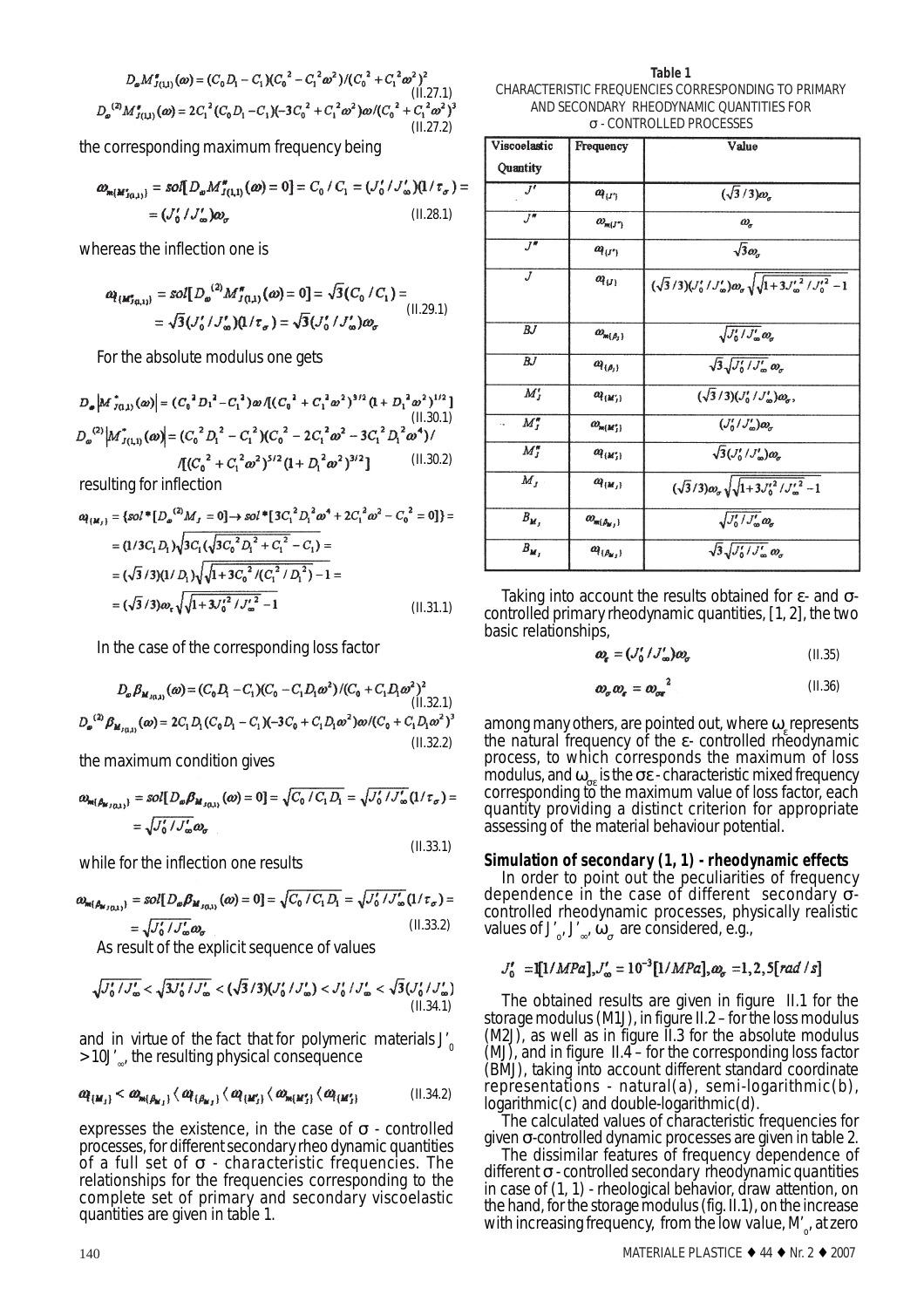

Fig. II.1 Storage modulus, M1J, versus frequency, ω, for different dynamic *retardation* processes -  $\omega_{\text{ret}} = 1(\square), 2(+), 5(0)$  [rad/s] in natural(a), semi-logarithmic(b), logarithmic(c) and doublelogarithmic(d) coordinate representations

Fig. II.2 Loss modulus, M2J, versus frequency,ω, for different dynamic *retardation* processes  $-\omega_{\text{ref}} = 1(\square)$ ,  $2(+)$ ,  $5(0)$  [rad/s] - in natural(a), semi-logarithmic(b), logarithmic(c) and double-logarithmic(d) coordinate representations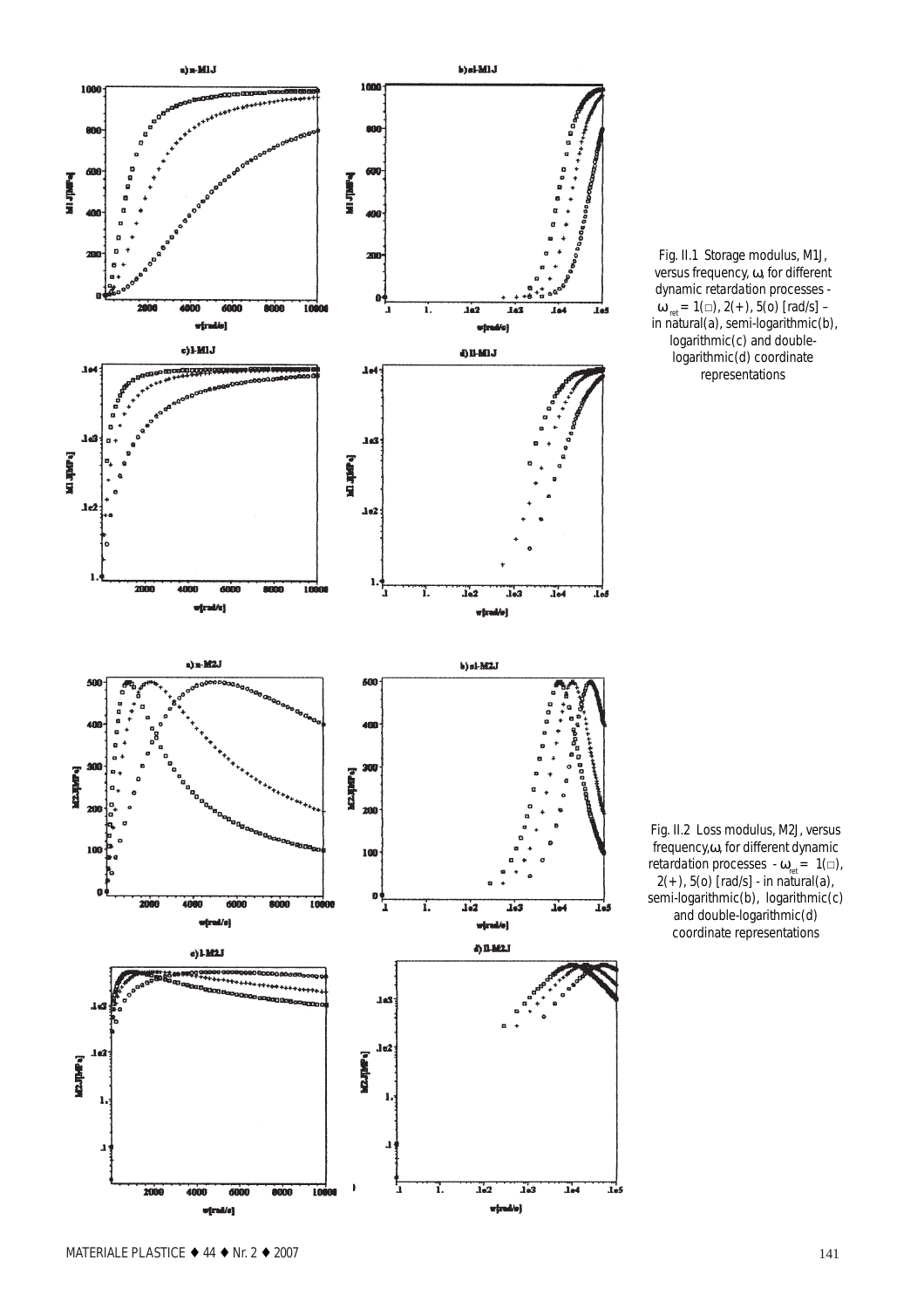

Fig. II.3 Absolute modulus, MJ, versus frequency, ω, for different dynamic *retardation* processes -  $\omega_{\text{ref}} = 1(\square), 2(+),$ 5(o) [rad/s] - in natural(a), semilogarithmic(b), logarithmic(c) and doublelogarithmic(d) coordinate representations

Fig. II.4 Loss factor, BMJ, versus frequency, ω, for different dynamic retardation processes, -  $\omega_{\text{et}} = 1(\square), 2(+), 5(0)$  [rad/s] - in natural(a), semi-logarithmic(b), logarithmic(c) and doublelogarithmic(d) coordinate representations

 $\mathbf{I}_{\bullet}$ 5